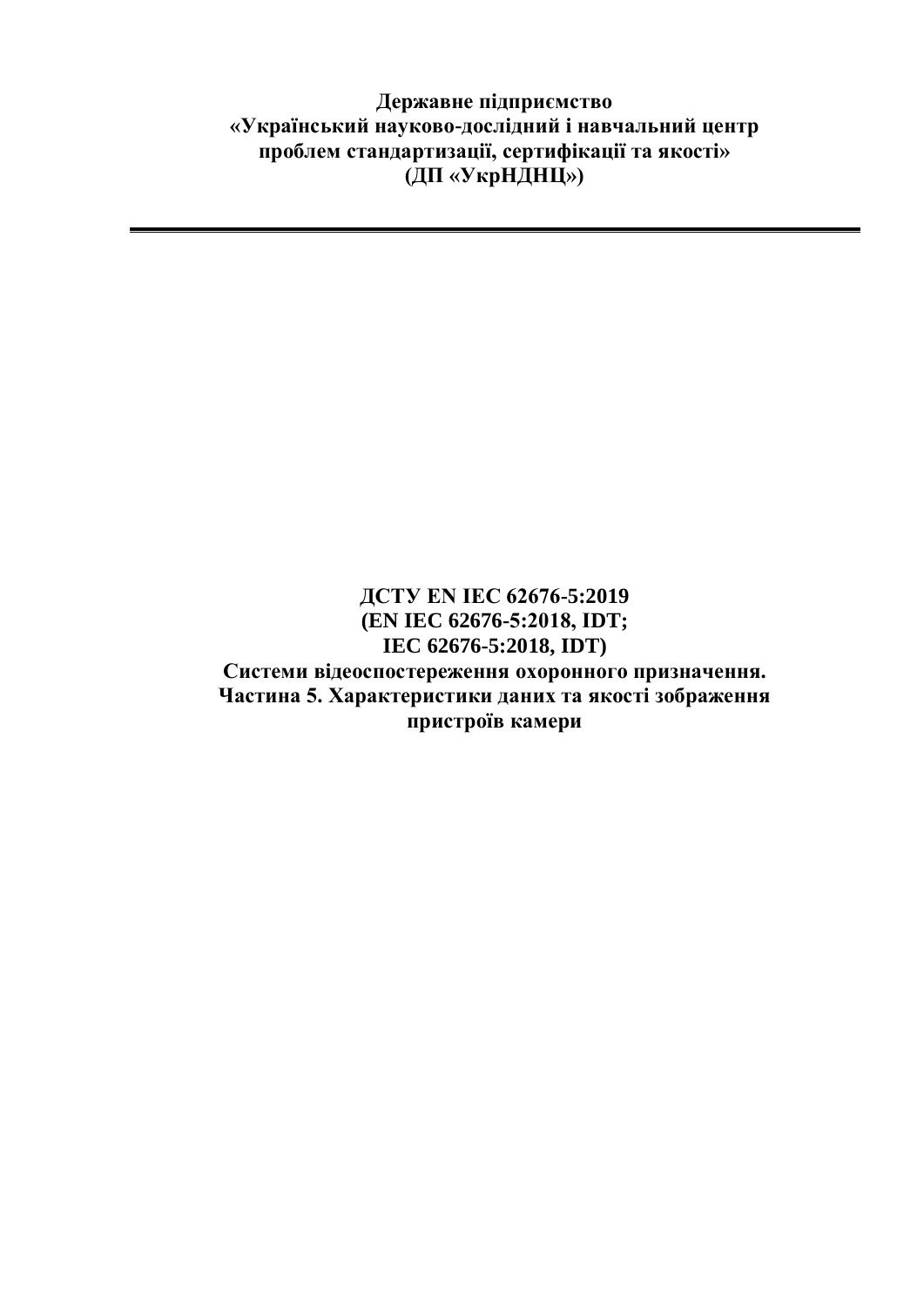EN IEC 62676-5:2018 Video surveillance systems for use in security applications — Part 5: Data specifications and image quality performance for camera devices

Прийнято як національний стандарт методом підтвердження за позначенням ДСТУ EN IEC 62676-5:2019 (EN IEC 62676-5:2018, ІDT; IEC 62676-5:2018, IDT) Системи відеоспостереження охоронного призначення. Частина 5. Характеристики даних та якості зображення пристроїв камери.

Наказ від 13.06.2019 № 154

Чинний від 1 серпня 2019 року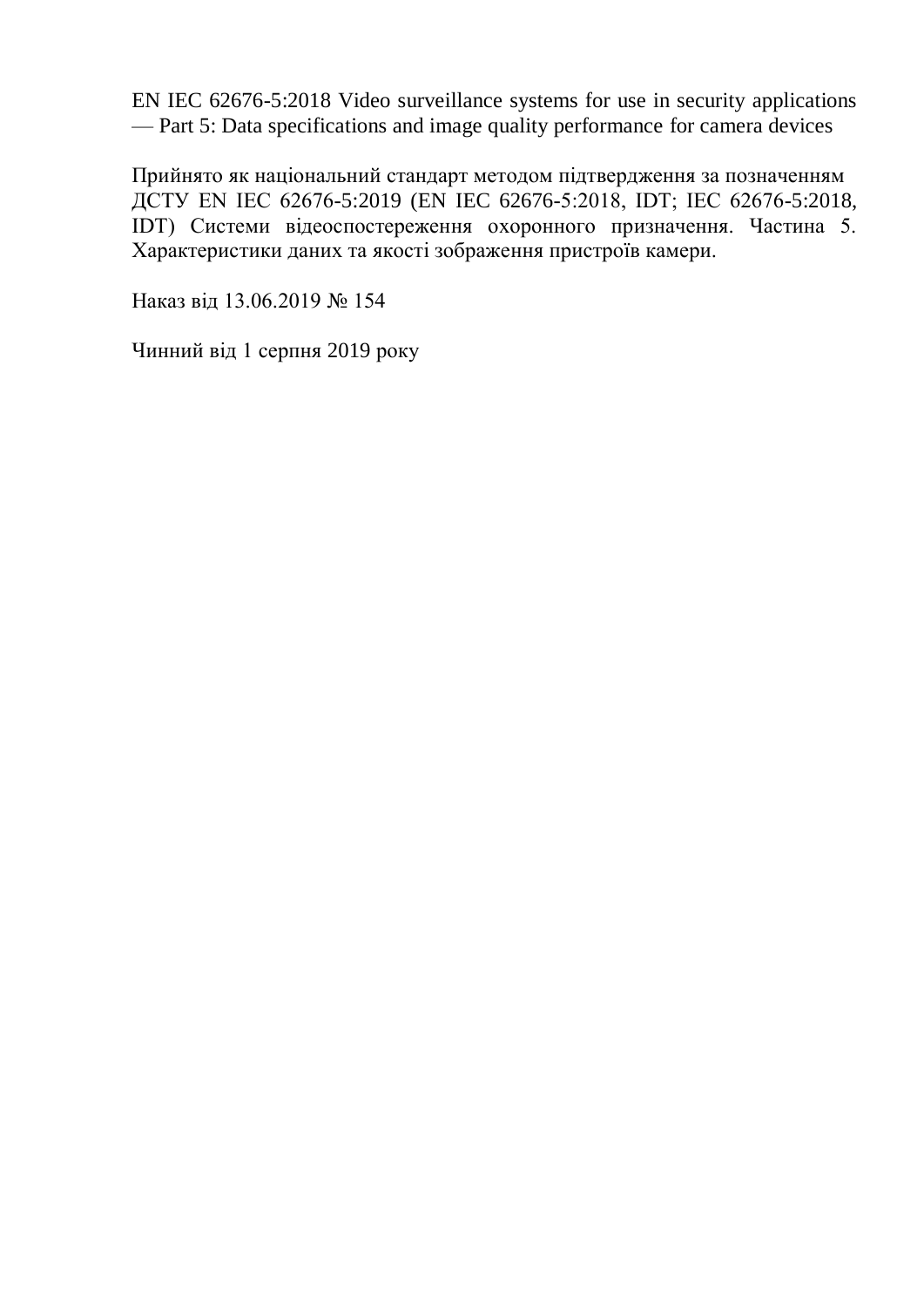# **CONTENTS**

## FOREWORD

## INTRODUCTION

1 Scope

2 Normative references

3 Terms, definitions and abbreviations

3.1 Terms and definitions

3.2 Abbreviations

4 Description of video surveillance camera specification items

4.1 General

4.2 Camera

4.3 Lens

4.4 Input / Output

4.5 Video output format

4.6 Pan and tilt

4.7 Network

4.8 Network security

4.9 Other specifications

5 Measurement methods of video surveillance camera specification items

5.1 Setting of standard shooting condition

5.2 Video signal quantization level

5.3 Measurement environment

5.4 Measuring methods

Annex A (normative) Sine wave star test chart

Annex В (informative) Infra-red illuminator safety requirements according to IEC 62471

Annex C (informative) Low light performance method

Annex D (informative) Streaming bit rate (bit-stream)

Annex E (informative) IP video latency measurement

Annex F (informative) Motion blur measurement

Annex I (informative) Explanation of image flare from light source within and outside of camera field of view

Bibliography